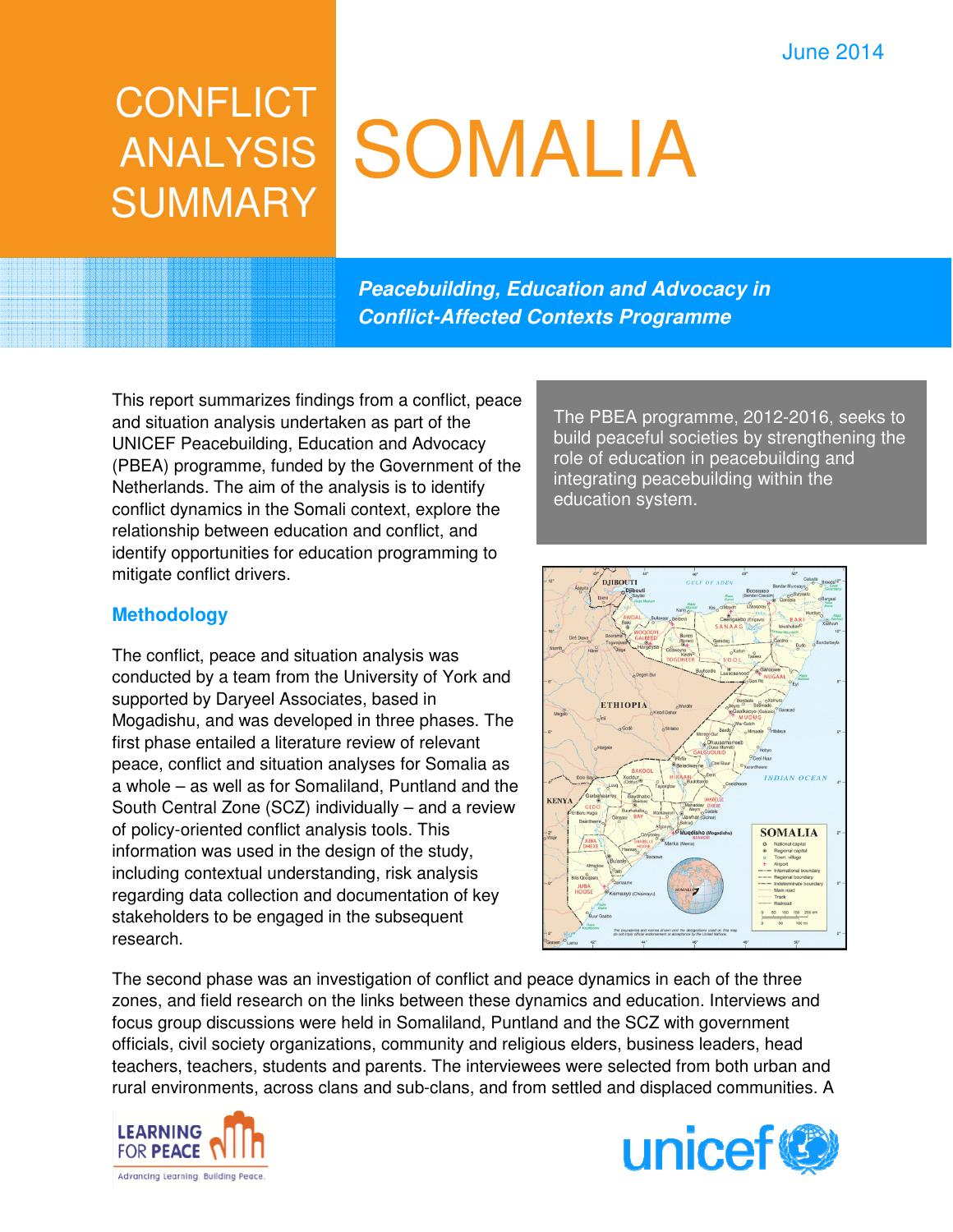special effort was made to include minority and marginalized voices. Interviews were also conducted with key officials at the state level.

The final phase involved the University of York team collaborating with UNICEF Somalia's country and zonal offices to outline an education and peacebuilding programme for the three zones, based on the results of the conflict, peace and situation analysis.

## **Context**

Somalia has experienced one of the longest running conflicts on the African continent and is currently comprised of three heterogeneous areas: the SCZ, the semi-autonomous region of Puntland, and the independently governed region of Somaliland.

Somalia gained its independence in 1960. Nine years later, President Abdirashid Ali Sharmarke was assassinated, triggering a military coup led by Colonel Siad Barre. While Barre initially worked to modernize and develop the country, the failure of the Ogaden War with Ethiopia in 1977 – which attempted to unite ethnic Somali people under one State – led to a critical weakening of the Government and the military, and gave rise to clan-based opposition groups. These groups were violently repressed by Barre, leading to a full-scale civil war from 1989- 1991, when the regime collapsed. The same year, Somaliland declared independence and began rebuilding its infrastructure and state apparatus. Puntland similarly transitioned to a more stable government through grass-roots, locally led development initiatives since 1998. While Somaliland and Puntland still experience conflict and disruption, both areas are more stable and prosperous than the SCZ, which is nonetheless the seat of the federal Government.

The period following 1991 was marked by numerous attempts to forge a central government and consolidate peace, supported by external actors. Transitional governments struggled to establish security and provide basic social services, but corruption, lack of inclusion and internal competition for power derailed their efforts. External actors have also become drivers of conflict due to their competing interests within Somalia.

In June 2006, the Islamic Courts Union (ICU) took control of the capital, imposing 'law and order' with high levels of support. However, international efforts to create a power-sharing agreement between the ICU and the Somali Transitional Federal Government failed. In December 2006, Ethiopia took control of Mogadishu and southern Somalia, which it occupied for two years. This was a period of disastrous and violent instability, during which Al-Shabaab, which was originally a militant wing of the ICU and is now linked to Al-Qaida, emerged. Al-Shabaab was the main armed resistance against the Ethiopian occupation, and the group initially received significant support from Somalis at home and in the diaspora. By 2008, Al-Shabaab controlled most of the SCZ and Mogadishu.

In 2011, the Horn of Africa faced a drastic famine caused by severe drought, and Al-Shabaab's mishandling of the crisis in Somalia led to eroded public support and its withdrawal from the capital, followed by its expulsion from most of southern Somalia by the African Union Military Observer Mission in Somalia (AMISOM) and Kenyan and Ethiopian forces. Its loss of power and territory led to a shift in tactics to urban guerrilla warfare, terrorist attacks in Somalia and neighbouring countries, and targeted political violence. Inter-clan violence that had been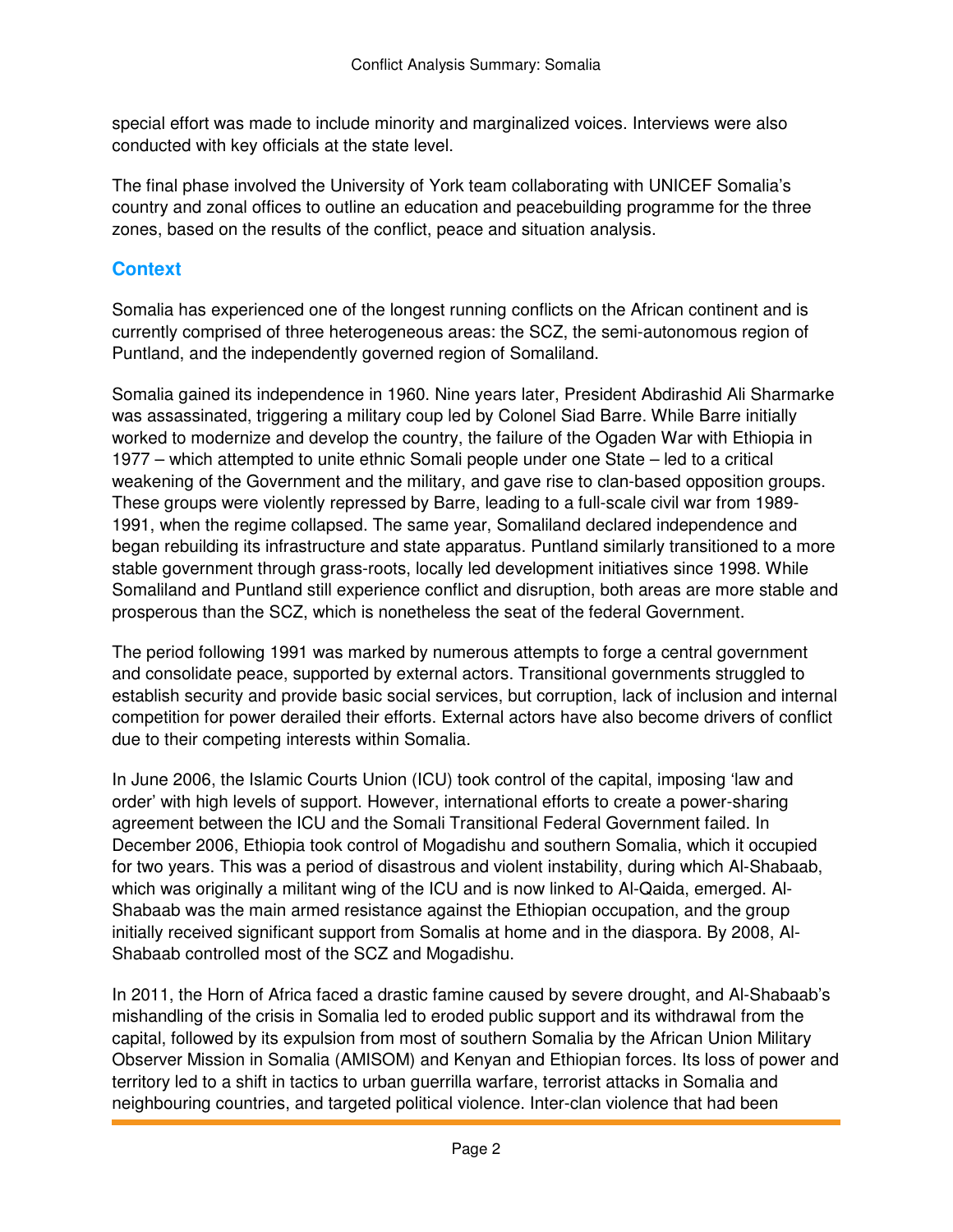suppressed under Al-Shabaab has reignited in many areas. Currently, local clan militias and international forces are present in Somalia, working in various contexts to combat Al-Shabaab and to build stability and/or gain control of different areas of the south, along with various international actors that are engaged in anti-piracy and antiterrorism initiatives.

Despite the ongoing challenges and violence, positive changes have been experienced since 2012, including the establishment of a post-transitional government committed to reconciliation and peace based on a provisional constitution. While many barriers to peace remain, Somalia has an opportunity to build on this relative stability to strengthen the federal Government, consolidate control, and enter into an effective power-sharing structure for the central State.

#### **Key conflict drivers at the national level**

The situation across and within the three Somali zones varies widely. While recognizing that each of the areas is unique and internally diverse, several underlying and cross-cutting issues that impact equity and social cohesion and drive conflict across the three zones have been identified. All of the conflict dynamics in Somalia are interrelated and often reinforce each other.

#### **SECURITY AND JUSTICE**

- **External influence:** The involvement of international actors in the Somali context both alleviates and triggers tensions in the country. Ethiopia and Kenya have armed forces supporting AMISOM peacekeepers to help push Al-Shabaab back from its southern Somalia strongholds. They are also involved in cross-border clan-based disputes, and other activities for their own economic and political agendas. International actors from outside the region, including the United States, France, Arab countries and Turkey also are engaged in various operations in Somalia to combat terrorism and piracy. Many other state and non-state actors provide financial and other support to local actors or proxies, which can reinforce divisions and instigate conflict.
- **Autonomous armed groups:** Autonomous armed groups in Somalia, including Al-Shabaab, clan militias, private security forces (both domestic and foreign), armed criminal groups and government security forces, have proliferated in the context of deteriorating security environments and weak government defence forces. These groups struggle to control territories and interests, and frequently clash with one another.

#### **POLITICS AND GOVERNANCE**

- **Weak governance and state fragility:** A long history of poor governance, power struggles and weak institutions has led to a state structure with very little legitimacy. The inability of the Government to sustain state-led security, control territories, manage revenues, provide services or organize effective institutions has consistently undermined the various iterations of national governance – resulting in a patchwork of local governance arrangements and private provision of public services. Political and economic elites have often benefited from the continued 'deinstitutionalization' of government, and may view efforts at state building as a threat to entrenched interests. In this context, municipalities and informal local governance arrangements have proved to be the most enduring systems of governance and conflict resolution. The variation in local conditions between regions, municipalities and neighbourhoods also creates highly nuanced and ever-changing patterns of instability. State-building efforts must find ways to capitalize on and collaborate with these resilient forms of local governance.
- **Diaspora:** The large Somali diaspora also plays a significant role in the country's politics and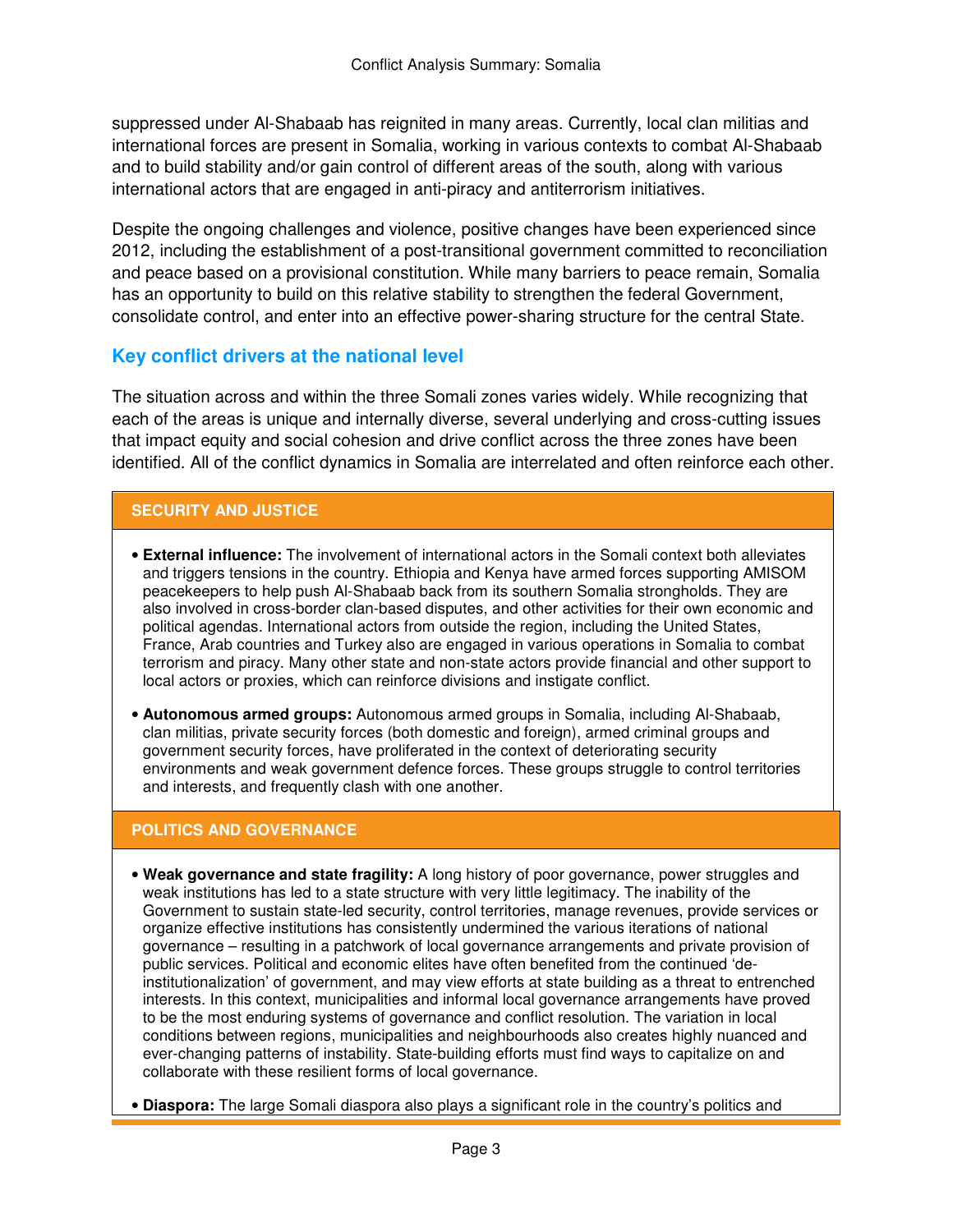economics, because the dispersed population is the main source of private capital and investment, and owns and operates almost all Somali websites. Members of the diaspora been crucial in strengthening institutions that build peace and mediate conflict, but they have also fuelled clan animosity, funded armed groups or funnel support to Al-Shabaab. Perceived economic and development gaps between the diaspora and the rest of the population are a growing source of tension.

• **Uneven development:** Uneven economic and social development within and across zones has resulted in divisions between core and peripheral areas that fuel discontent. Core areas benefit from greater investment, infrastructure and services, while peripheral areas that are remote and rural have fewer services. Migration from peripheral areas to urban centres places added pressure on scarce resources and services. Peripheral areas also serve as bases for more radical groups intent on destabilization. Divides between core and periphery, and between rich and poor, are exacerbated by chronic poverty and high rates of unemployment, particularly among the large youth population. Frustrated, unemployed youth are key targets for recruitment into criminal gangs, militia or extremist groups.

#### **SOCIAL ISSUES**

- **Clan identity:** Clan identity and politics is an enduring feature of the country and the manipulation and politicization of clan identities sparks violent conflict in all three Somali zones. Clan protection, shifting cross-clan alliances and day-to-day conflicts are all linked to clan identity and competition. These divides can be reinforced by both internal and external actors that capitalize on clan identities and divides to their own advantage. Attempts to ensure inclusivity of clans in key statebuilding and programming initiatives have also come under criticism for reinforcing, rather than overcoming, clan identities.
- **Social violence and crime:** Social violence and crime are prevalent in all three zones, linked to a culture of impunity as a result of poor accountability structures, weak rule of law, high accessibility to small weapons, black market trade routes and normalized narcotics use. Relying on violent means to settle disputes or gain commercial advantage is commonplace. Kidnapping, assassination and hijacking occur in some areas, as does the use of political terrorism by Al-Shabaab.
- **Rising extremism:** The crisis of state failure has increased radical Islamic ideologies and extremism. Conflicts persist over interpretations of Islam, especially as they relate to justice and social and economic opportunities. The rise of fundamentalist or extremist views, embodied in the ideology of Al-Shabaab, is also rooted in grievances that are global in nature. While Al-Shabaab has weakened in popular support, it remains a potent force for radical political and social beliefs, and the underlying sentiments that gave rise to the movement continue to exist.

#### **NATURAL RESOURCES AND ENVIRONMENTAL ISSUES**

• **Competition over scarce resources:** Growing pressure on water and land resources, due in part to agricultural expansion, privatization of water and other natural resources, as well as urban growth, are a key source of communal tension and clashes. Competition to control ports (including in Gaalkacyo), airstrips, checkpoints and access points are key conflict drivers. Commercial interests can exacerbate divisions in an effort to gain advantage.

#### **Conflict dynamics at the zonal level**

In all of the zones, conflict dynamics are extremely variable, with significant implications for programmatic responses. While only high-level zonal conflict dynamics are described in this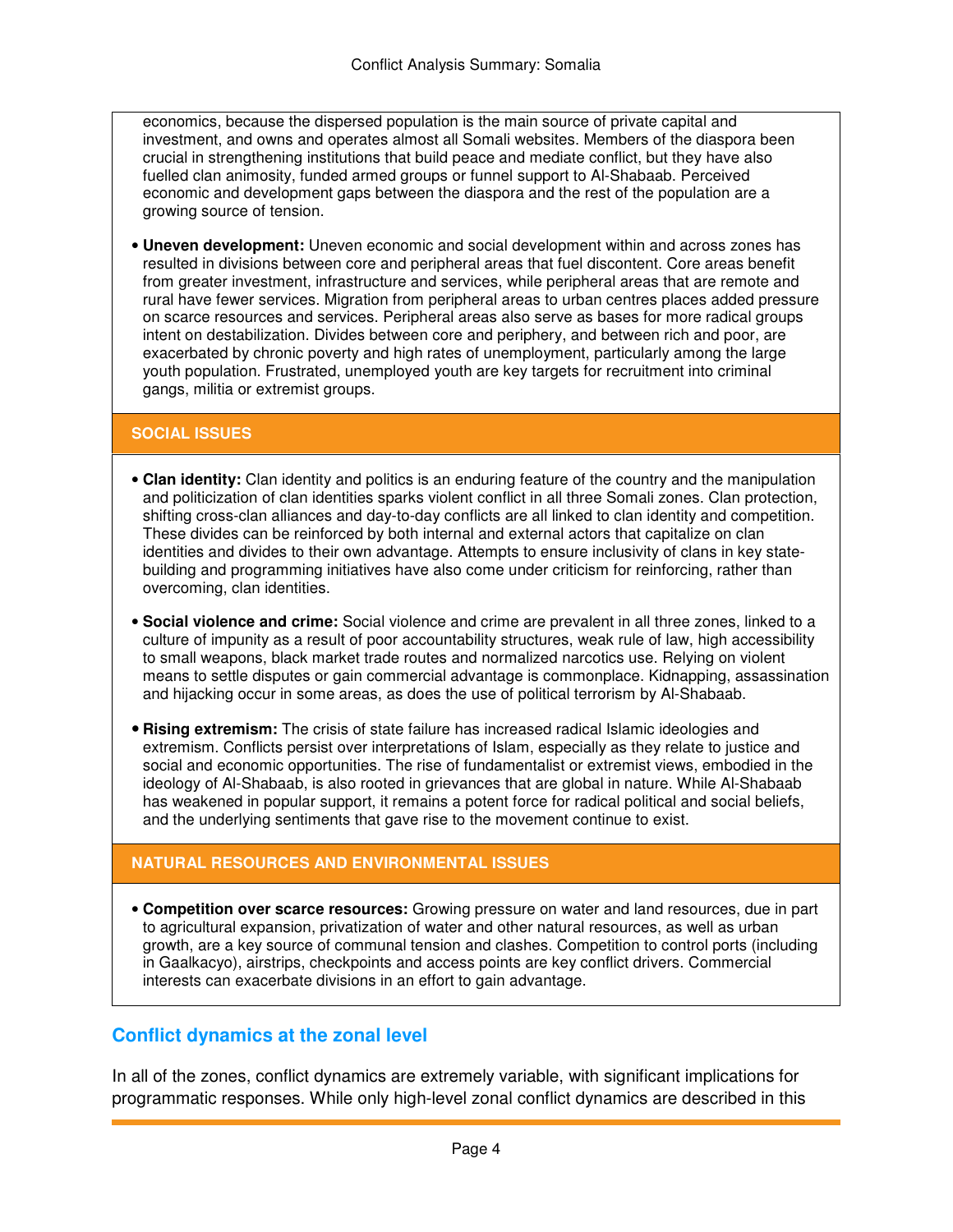summary, village-to-village and even neighbourhood-to-neighbourhood variations in conflict conditions and dynamics are described in the full study, necessitating micro-level analysis and response.

#### **South Central Zone (SCZ)**

Southern Somalia comprises a vast area that borders both Kenya and Ethiopia and includes a long coastline on the Indian Ocean. Mogadishu, the nation's capital, is located in southern Somalia. The SCZ has the highest concentration of Somalis, approximately 6 million, and attracts the majority of international attention due to its strategic and political importance. Within this area, there are two major rivers, a large amount of arable land, and the seaport of Kismaayo. Two decades of conflict have dramatically changed the political, economic and social structure of Somalia. Much of the infrastructure built during the Barre regime has been destroyed, services are almost entirely delivered privately, and the economy is largely informal, mostly in livestock, grain or trade.

Instability, weak governance and insecurity dominates the relationship between Somalia and its neighbours. The Government of Ethiopia has repeatedly sent military forces into Somalia to counter administrations it considers to be hostile. International actors, including Kenya and Ethiopia, have been deeply involved in Somalia over the decades. Most recently, the United States launched military operations against Al-Shabaab as part of the 'war on terror' through drone strikes and Special Forces operations.

Structural conflict drivers across the SCZ include competition for natural resources such as pasture land and water, and clan-based access and allocation mechanisms. Growing resource pressures due to migration to urban areas and movement among internally displaced persons have exacerbated these issues. Further structural drivers of conflict include militarization, the proliferation of the small arms trade, the potential for disengaged and unemployed youth to be recruited into militias, extreme poverty, and the erosion of social norms and traditional resilience and conflict management mechanisms.

Proximate drivers of conflict include separatist agendas, particularly in Kismaayo, where groups are vying for control. Criminality, weak governance and food insecurity are present across the SCZ, creating desperation and a population that can be easily mobilized to violence. The presence of Al-Shabaab has created a fragile security situation and ongoing low-level tensions, and external influences in Juba, Mogadishu and Baidoa exacerbate pressures. Environmental predation along the coast and in Juba, and the abandonment of traditional forms of natural resource management have resulted in the depletion of resources and the proliferation of criminal organizations attempting to control resources.

#### **Puntland**

Puntland was established as a semi-autonomous state in 1998 in an attempt to ensure that the interests of the population in this area were protected during the rebuilding of the Somali Government. Approximately 3.9 million people live in Puntland, most of whom belong to subclans of the Darood clan-family, Majeerteen (the largest Harti subgroup), and other minority groups. The area has sustained political and administrative institutions, built the private sector, and increased social services – including education – using a grass-roots approach to governance and development. Approximately half of the population are nomadic pastoralists,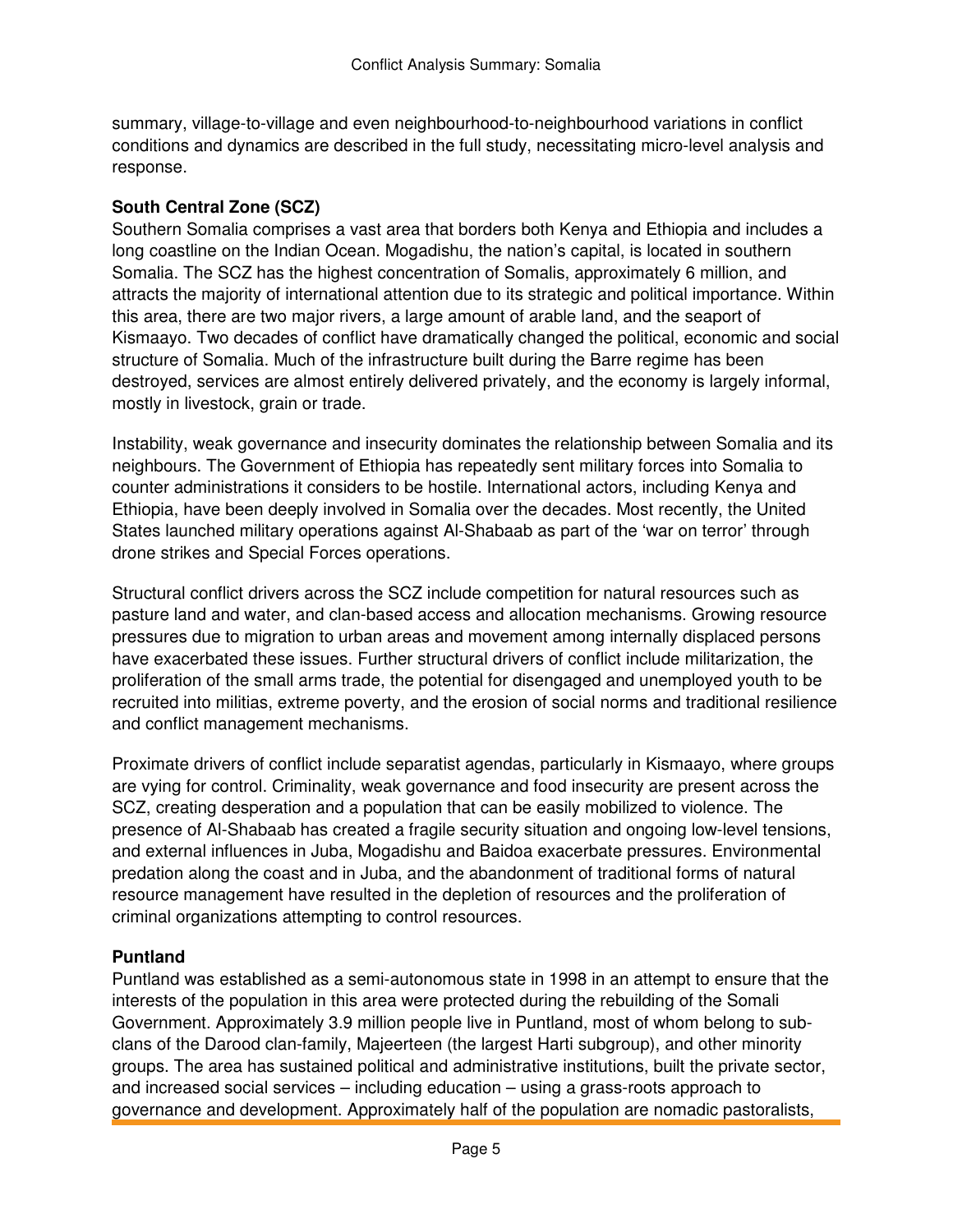whose main source of income is livestock. Fishing, agriculture and spices, as well as foreign investment from the diaspora, are other primary features of the zone's economy.

Piracy along Puntland's 1,600 kilometres of coastline has had a significant impact on fishing communities. Over the last four years the government has engaged in coordinated anti-piracy campaigns, working with an international task force to stem the growth of piracy. Oil and gas exploration could change the region's economy dramatically over the coming years.

Puntland's political dynamics revolve primarily around clan relationships. The Majeerteen subclan is the dominant group in politics and economics, with other groups vying for representation. This process often exposes entrenched inter- and intra-clan divisions. The constitution outlines a multiparty electoral system with the aim of eliminating clan-based parties, but the institutionalization of the constitution has been fraught with issues – including favouritism, unequal representation and contention over demarcation lines. Political presence and influence varies greatly across regions in Puntland, with the periphery less engaged in political processes. Political friction around the intended District Council elections in 2013 led to a stalemate around voting processes, and to avoid destabilization, the elections were postponed.

In January 2014, a successful power transition to a new president signalled progress in the implementation of political processes. The grass-roots approach to governance is widely celebrated as a model for the rest of Somalia, but there are underlying issues that may pose threats to success if they are not addressed.

While conflict drivers in Puntland are manifested and experienced in vastly different ways throughout the zone, structural conflict drivers across the majority of regions include access to natural resources such as land, water and fish, economic stagnation and poverty, and large populations of marginalized youth who are vulnerable to recruitment into armed groups. Clan dynamics are also a major factor in most areas, particularly in Gaalkacyo, Jariiban and Boosaaso, where polarization at the family and community levels give rise to violent crime and conflict. Difficulties with power transitions in the government have eroded clan cooperation and led to violent confrontations. In Gaalkacyo and Eyl, armed criminals, insurgent groups and gangs perpetrate violence that has become 'normalized' in the form of assassinations and turf wars.

Proximate drivers include the unresolved border disputes with Somaliland over the Sool and Sanaag regions, and the increased presence of Al-Shabaab in Gaalkacyo, Jariiban and Eyl. Vulnerable populations – especially internally displaced persons, minority groups, and girls and women – face significant barriers and are disproportionately affected by violent conflict. Genderbased violence, harassment and discrimination are linked to the prevalence of violence and conflict at all levels of society.

#### **Somaliland**

Somaliland is located in north-western Somalia, with borders on Puntland, Djibouti and Ethiopia, and coastline on the Gulf of Aden. Though it is not officially recognized by the international community, Somaliland has functioned as a de facto State since 1991. The government continues to dispute control of the Sool and Sanaag regions with Puntland, rejects its status as part of the Somali State, and refutes the leadership of the federal Government in Mogadishu, which is a central debate for Somaliland's leadership. The governance system is a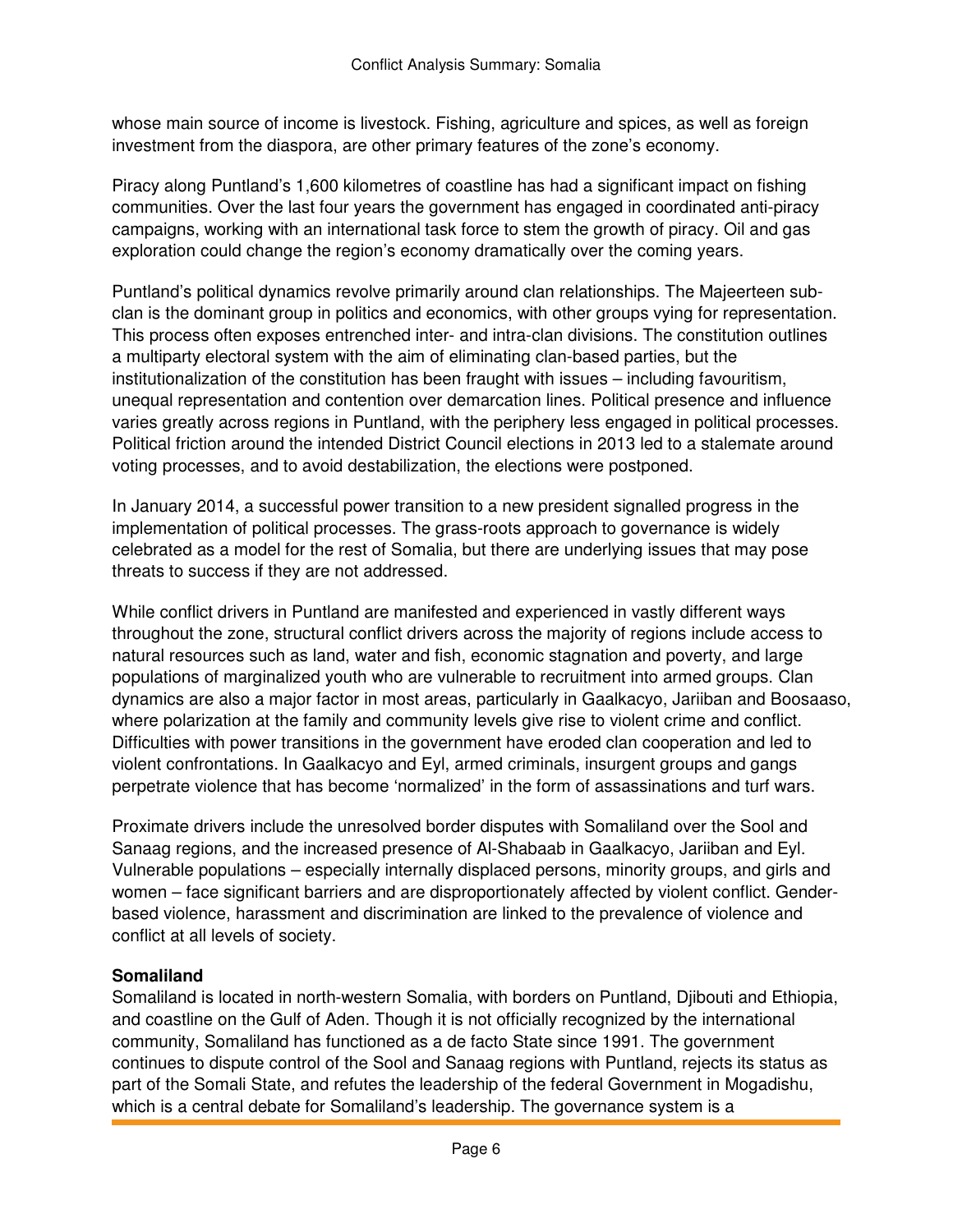representative democracy, but it is also heavily based around clan politics and structures that are entwined with political and administrative institutions.

Somaliland has a population of approximately 3.5 million, divided into agricultural, nomadic and settled urban communities. More than 84,000 internally displaced people live in Somaliland, most of whom were displaced by drought. The economy revolves around livestock, and there is a rapidly returning diaspora that is increasingly involved in the business economy of the zone. Despite its stability, there are a number of radical factions that have roots in Somaliland, including Al Wuhda and al-Itihaad/Al Ictisaam as well as Al-Shabaab.

The history of Somaliland significantly influences its current identity. While the rest of Somalia was administered by an Italian colonial regime, Somaliland was a British protectorate. Britain limited its involvement in Somaliland, restricting investment and stalling infrastructure development and state capacity building. The indigenous structures were largely untouched, a factor that has played a key role in the success of the state in establishing a peaceful political order today.

Somaliland joined Somalia in 1960 but was supressed by Barre during his reign. Violence erupted between the Somaliland National Movement and Barre's regime, which resulted in huge loss of life, and more than 500,000 internally displaced persons and refugees fleeing the region. Civil war broke out, and infrastructure was devastated, especially the education system. In 1991, Somaliland negotiated a peace agreement across the region. While the state has not been absent of challenges and clashes in its development, including two direct conflicts in the mid-1990s, and deep fragmentation persists, there has been relative peace over the past 20 years compared to other areas of Somalia.

Border disputes continue to be one of the major sources of ongoing clashes. Violent disputes persist in Awdal, a site of long-standing territorial disputes. Border disputes in the Sool and Sanaag regions are also cited as ongoing conflict drivers. The centre of Somaliland, where state authority is consolidated, is largely peaceful, but the peripheral areas have not uniformly benefited from the central administration. Resource scarcity and uneven development are cited as key problems. Another common issue is the high number of marginalized youth experiencing such challenges as unemployment, human trafficking, narcotics addiction and gang recruitment. Proximate conflict drivers include unequal political representation, competition between the centre and the peripheries, corruption, poor leadership and gender discrimination.

# **The role of education in peacebuilding**

The conflict dynamics identified in previous sections affect the education system in Somalia in various ways, including destruction of physical infrastructure, poor access and quality of education, and weak education governance. Various levels of government are struggling to provide and manage education, yet all three zones lack funding, human resource capacities and technical capacities. As a result of continued instability and underinvestment in education, Somalia has some of the lowest education indicators across east and southern Africa. Very few children graduate from primary to secondary education, and those who do are disproportionately male. Data on service provision are unreliable or unavailable, and there is no way to verify the number of children who are out of school.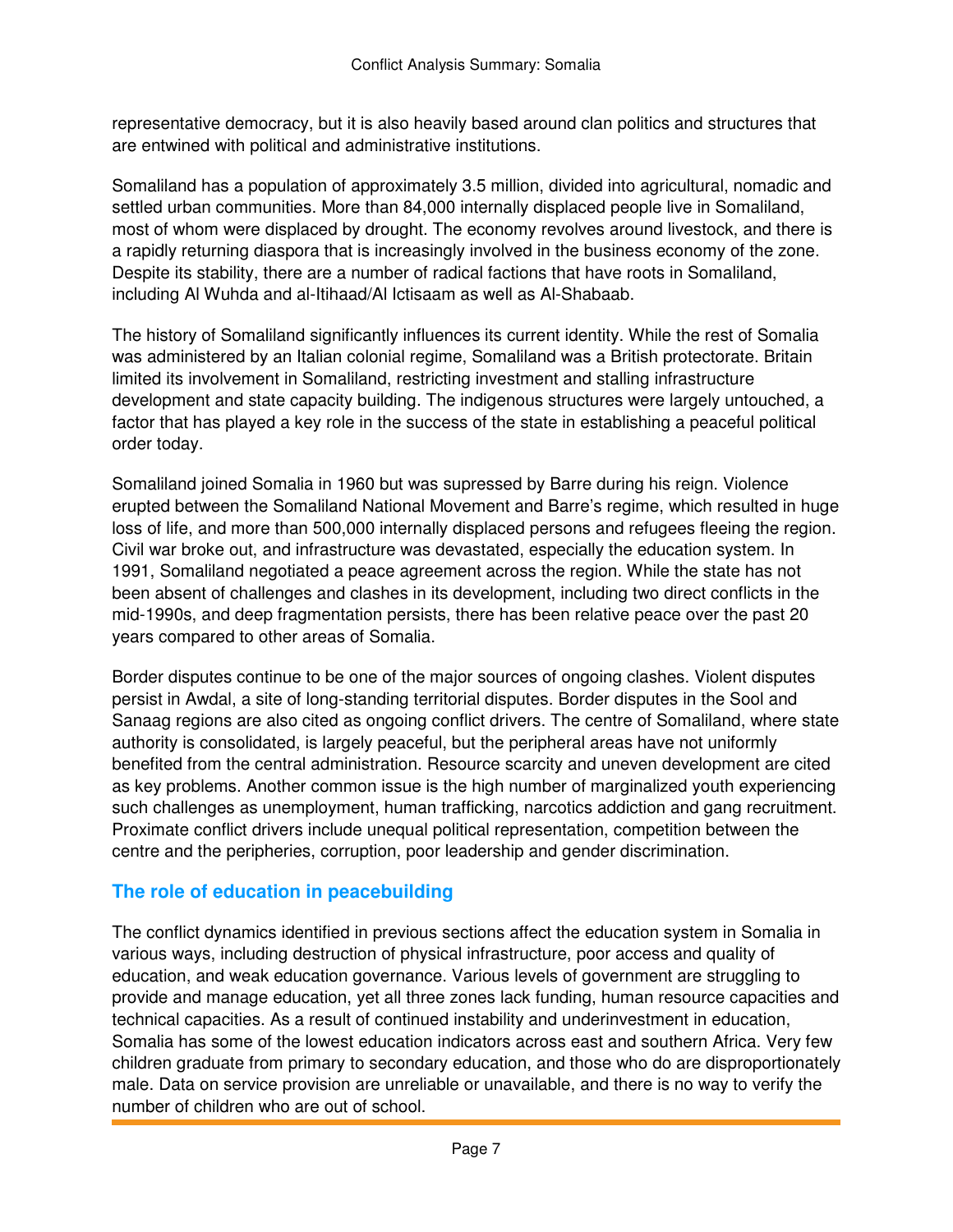In the absence of government service provision, the private sector, international agencies, and non-profit and self-help groups have tried to fill the gap. Many of these services are run privately and operate on a fee system, which excludes the poorest families, particularly minorities, migrants and those who are internally displaced. In addition, schools operate using their own, unregulated curricula that reflect the interests and ideologies of the school funders, many of which may be faith-based, businesses, diaspora organizations or non-governmental organizations. Koranic schools and madrasas have also expanded, providing both religious and basic education services. Concerns have been expressed about the potentially militant versions of Islam that may be promoted through unregulated madrasas. Al-Shabaab, for example, incorporates fundamentalist teachings into the school curricula in areas where it is operating, as part of its strategy to recruit young people. Regulating education to ensure it does not become a driver of conflict will be a significant challenge in all three zones during the coming years.

In many cases, education has reinforced gender discrimination and perpetuated gender-based violence, which is systemic at home and at school. Likewise, violence against children in schools adds to the general culture of violence and perpetuates the inter-generational transfer of violence as a means to resolve conflict. Growing youth populations strain the capacity of an already stretched education system to meet the education and training needs of young people. High levels of unemployment and frustration among youth are key drivers of conflict. This is exacerbated by nomadic populations migrating to urban centres as indigenous forms of education become increasingly insufficient.

Despite the variance in contexts and conflict dynamics, education-centred peacebuilding initiatives can help lower the potential impact of many of the identified conflict drivers and serve as a significant peace dividend in the country. Possible strategies for supporting the education sector's contribution to peacebuilding include supporting teachers to improve the quality of teaching, reforming curricula, promoting young people's inclusion in politics, addressing attitudes towards violence as a social norm, working with nomadic cultures to find solutions for service provision, building partnerships to strengthen peacebuilding initiatives, and ensuring high-quality monitoring and evaluation.

Approaches should engage local actors to promote resilience in the local education setting and ensure pilot projects demonstrate tangible, measurable results. Most importantly, education has the potential to be a significant peace dividend in Somalia.

### **Peacebuilding entry points in education and learning**

The conflict, peace and situation analysis identified where education can play a key role in addressing identified conflict drivers. These have been prioritized according to their potential to contribute to the consolidation of peace and development in Somalia.

#### **Political and policy responses**

- **Reform school-based governance structures** to ensure they are inclusive and engage representatives from all groups, including community elders, internally displaced populations, pastoralists and women.
- **Provide safe and productive spaces for youth** to discuss politics, engage in local